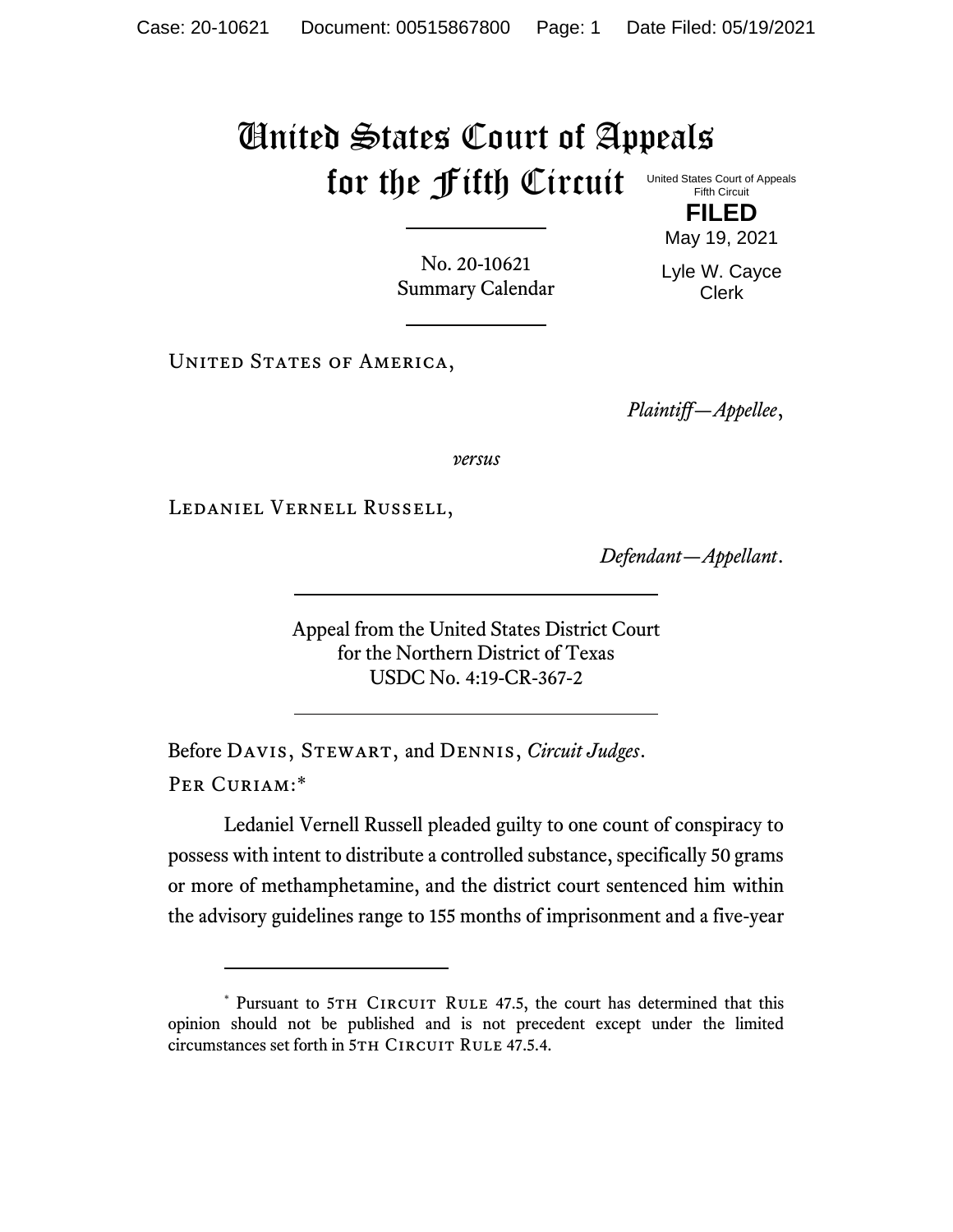## No. 20-10621

term of supervised release. Russell challenges both the procedural and substantive reasonableness of his sentence.

We review sentences for reasonableness in light of the sentencing factors of 18 U.S.C. § 3553(a). *Gall v. United States*, 552 U.S. 38, 46, 49-50 (2007). Under the bifurcated review process of *Gall*, we first examine whether the district court committed procedural error. *Id.* at 51. If the sentence is procedurally reasonable, we then review it for substantive reasonableness in light of the § 3553(a) factors. *Id.*

First, Russell argues that the district court imposed a procedurally unreasonable sentence when it denied his "Motion for Downward Departure Based on U.S.S.G. [§] 3B1.2 Mitigating Role." He asserts that he was less culpable than the average participant in the conspiracy, emphasizing that his participation was limited to a single transaction, he neither planned nor organized the criminal activity, and he had no decision-making authority in the conspiracy.

To the extent Russell is appealing the denial of a motion for a downward departure, we lack jurisdiction to review the challenge. *See United States v. Tuma*, 738 F.3d 681, 691 (5th Cir. 2013). To the extent he is challenging the denial of a mitigating role reduction under § 3B1.2, Russell has failed to show that the district court clearly erred in denying him a role adjustment. *See United States v. Gomez-Valle*, 828 F.3d 324, 327 (5th Cir. 2016). Russell's involvement in various aspects of the enterprise, including negotiations over the price of the methamphetamine and distribution of that methamphetamine to his own customers, belies his claims that he lacked an understanding of the scope and structure of the enterprise or the activities of the others in the group or that his actions were peripheral to the goal of the criminal conspiracy. *See* § 3B1.2, comment. (nn.3-4); *United States v. Bello-Sanchez*, 872 F.3d 260, 264 (5th Cir. 2017); *United States v. Castro*, 843 F.3d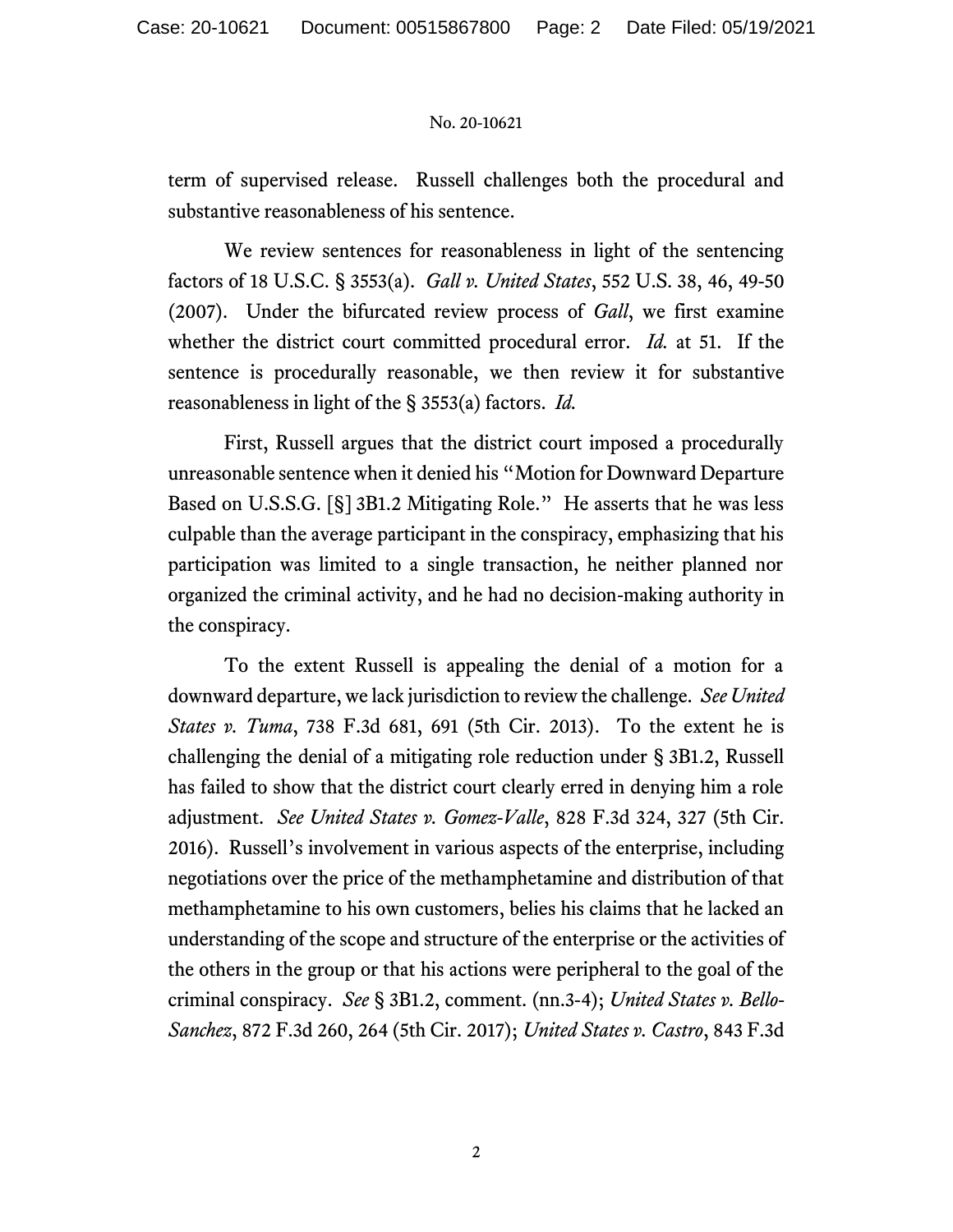## No. 20-10621

608, 613-14 (5th Cir. 2016). The district court's conclusion that Russell failed to show he played a substantially less culpable role than his coconspirators is plausible in light of this record. *See Bello-Sanchez*, 872 F.3d at 264.

Russell also argues that the district court imposed a substantively unreasonable sentence because it did not adequately consider the § 3553(a) sentencing factors. He emphasizes that the offense involved a single transaction and argues that his role in the conspiracy was minimal and less than the other participants. Russell also contends that the district court did not address whether the methamphetamine Russell purchased was actual methamphetamine or some type of mixture, a factor that seriously impacted his sentencing exposure and creates unwarranted sentencing disparities. Further, Russell asserts that the district court afforded too much weight to Russell's criminal history and ignored that his mental health issues contributed to his prior criminal activity.

We review preserved challenges to the substantive reasonableness of the sentence for an abuse of discretion, *United States v. Diehl*, 775 F.3d 714, 724 (5th Cir. 2015), and apply a rebuttable presumption of reasonableness to properly calculated sentences that are within the guidelines sentencing range, *United States v. Candia*, 454 F.3d 468, 473 (5th Cir. 2006). To rebut this presumption, the defendant must show that "the sentence does not account for a factor that should receive significant weight, it gives significant weight to an irrelevant or improper factor, or it represents a clear error of judgment in balancing sentencing factors." *United States v. Cooks*, 589 F.3d 173, 186 (5th Cir. 2009).

Russell's argument that the district court failed to account for his minimal role in the criminal conspiracy is unavailing, as the district court heard that precise argument by Russell and informed him that it would